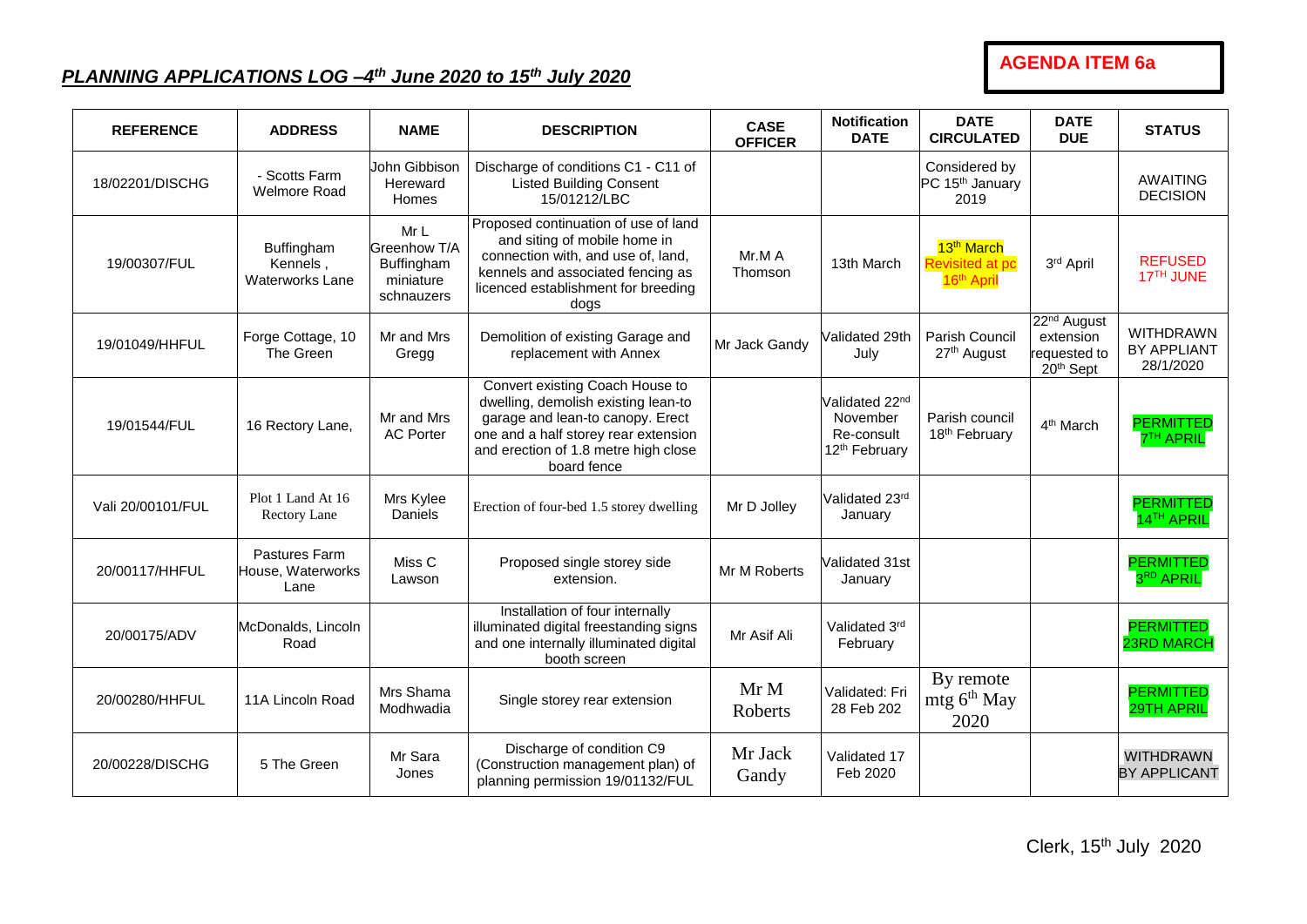## *PLANNING APPLICATIONS LOG –4 th June 2020 to 15th July 2020*

| 20/00303/CLP   | 19 Elm Crescent                              | Mr Howell | Demolition of existing garage,<br>replacement side extension on like<br>for like footprint                                                                                                                          | Mr Clive<br>Dunnett           |           |                                                |                                                 | REFUSED 27TH<br><b>APRIL</b>                  |
|----------------|----------------------------------------------|-----------|---------------------------------------------------------------------------------------------------------------------------------------------------------------------------------------------------------------------|-------------------------------|-----------|------------------------------------------------|-------------------------------------------------|-----------------------------------------------|
| 20/00375/FUL   | 24 Peakirk Road                              | J Siggee  | Proposed demolition of existing<br>single storey dwelling & erection of<br>two chalets bungalows                                                                                                                    | Mr D Jolley                   | 19/3/2020 | By remote<br>mtg $6^{th}$ May<br>2020          | 9 <sup>th</sup> April<br>extension<br>requested | <b>AWAITING</b><br><b>DECISION</b>            |
| 20/00489/CTR   | 6 Peakirk Road                               |           | Various Tree Works                                                                                                                                                                                                  | Mr S Chesney<br><b>Beales</b> |           | By remote<br>mtg 6 <sup>th</sup> May<br>2020   |                                                 | <b>PERMITTED</b><br>14 <sup>TH</sup> MAY 2020 |
| 20/00499/FUL   | Land to West of St<br><b>Benedicts Close</b> | Larkfleet | Construction of 34 no. entry level<br>affordable homes with associated<br>infrastructure including access,<br>sustainable drainage features, public<br>open space with children's play<br>equipment and landscaping | Mrs Louise<br>Simmonds        |           | By remote<br>mtg 6 <sup>th</sup> May<br>2020   |                                                 | <b>AWAITING</b><br><b>DECISION</b>            |
| 20/00580/HHFUL | 19 Elm Crescent                              | Mr Howell | Demolition of existing garage,<br>replacement side extension on like<br>for like footprint                                                                                                                          | Mr Asif Ali                   |           | By remote<br>mtg 9th June<br>2020              |                                                 | <b>PERMITTED 25</b><br><b>JUNE 2020</b>       |
| 20/00640/CTR   | 22 High Street,                              |           | (T1) Sycamore Tree- crown<br>lift the canopy to 4m (5m<br>over the road)                                                                                                                                            | Mr S Chesney<br><b>Beales</b> |           | By remote<br>mtg 9th June<br>2020              |                                                 | <b>PERMITTED</b><br>18TH JUNE                 |
| 20/00599/WCPP  | <b>Forge Cottage</b><br>10 The Green -       |           | Variation of condition C2<br>(approved drawings) of<br>planning permission<br>16/02087/HHFUL                                                                                                                        |                               |           | By remote<br>mtg 9th June<br>2020              |                                                 | <b>AWAITING</b><br><b>DECISION</b>            |
| 20/00782/HHFUL | 1 Rectory Lane                               |           | Single storey side extension to<br>form new proposed double<br>garage, erection of first floor<br>extension and single storey<br>rear extension with conversion<br>of existing garage                               | Mr Asif Ali                   |           | By remote<br>mfg 21 <sup>st</sup> July<br>2020 |                                                 | <b>AWAITING</b><br><b>DECISION</b>            |
| 20/00784/CTR   | <b>The Bluebell</b><br>10 High street        |           | T1 Sycamore - Fell                                                                                                                                                                                                  | Mr S Chesney<br><b>Beales</b> |           | By remote<br>$mtg 21st$ July<br>2020           |                                                 | <b>AWAITING</b><br><b>DECISION</b>            |

Clerk, 15<sup>th</sup> July 2020